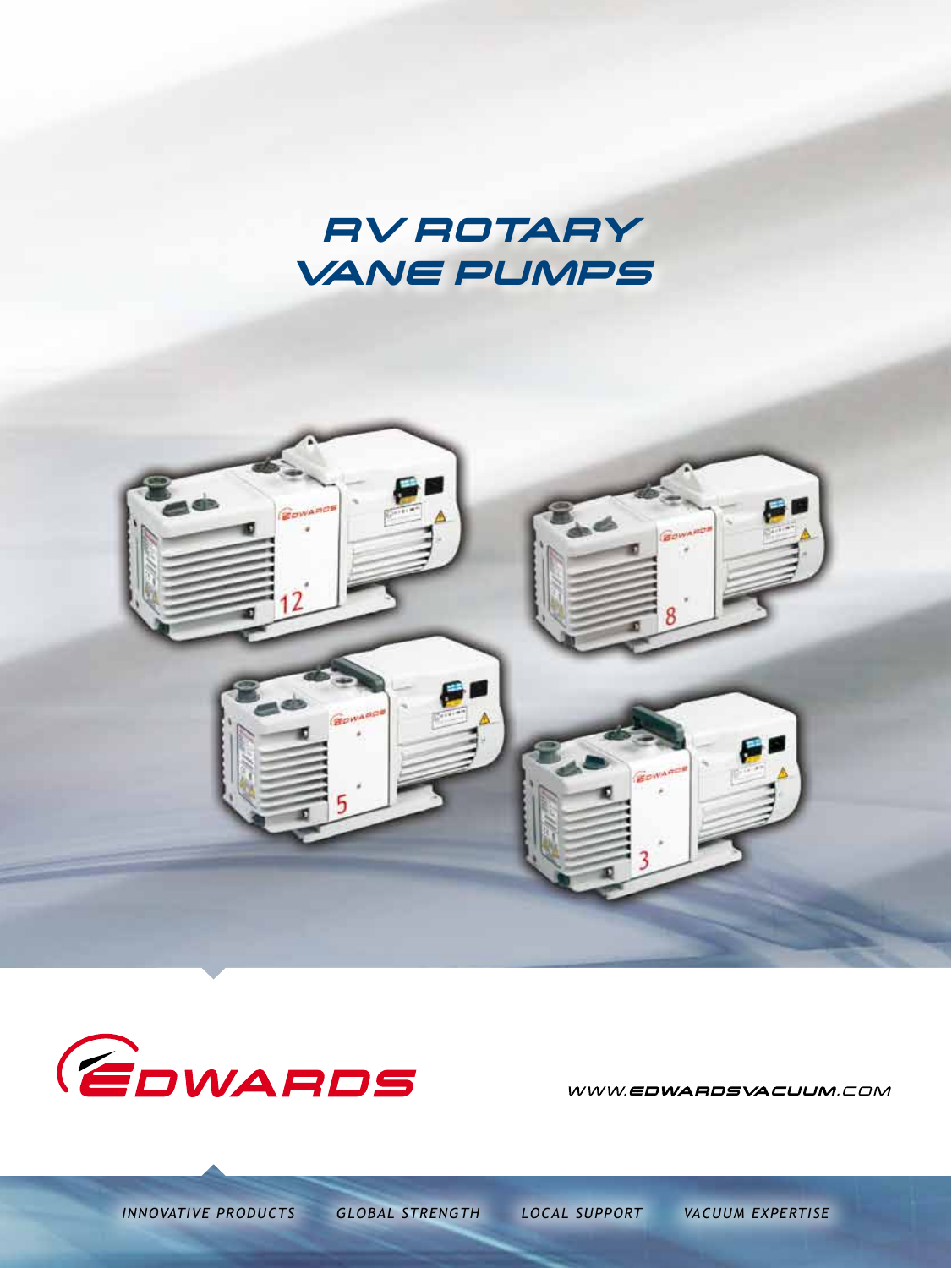### *Proven performance that sets the industry standard*

Edwards 30 years of experience in scientific applications affords us a deep understanding of research practices and the critical role that vacuum plays within them. From this platform, and through collaboration with the major analytical instrument manufacturers, we develop and support innovative vacuum products that underpin our clients' entire research process.

Edwards RV pumps have become the industry standard for scientific primary pumping applications. RV pumps are uniquely capable of delivering high throughputs with high ultimate vacuum. This, combined with ultra-low noise levels, makes them ideal for a wide range of applications and environments.

All pumps are approved to UL and CSA standards by an external test house. Edwards has a global network, providing world-wide support for product applications and service.

## *Typical Applications*

|                                     | <b>RV 3/5</b> | <b>RV 8/12</b> |
|-------------------------------------|---------------|----------------|
| Analytical instruments - GCMS       |               |                |
| Analytical instruments - LCMS       |               |                |
| Centrifuges, ultra-high speed       |               |                |
| Coating                             |               |                |
| Degassing/curing - oil, epoxy resin |               |                |
| Distillation/extraction/filtration  |               |                |
| Freeze drying                       |               |                |
| <b>Furnaces</b>                     |               |                |
| Gas bottle filling/emptying         |               |                |
| Gel drying                          |               |                |
| Glove boxes, ovens                  |               |                |
| Laboratory bench top vacuum         |               |                |
| Leak detectors, Helium              |               |                |
| Load locks and transfer chambers    |               |                |
| Refrigeration manufacture           |               |                |
| Research and development            |               |                |
| Rotary, centrifugal evaporators     |               |                |
| Scanning electron microscopes - SEM |               |                |
| SEM/FIB (ion beam repair)           |               |                |
| Solvent recovery                    |               |                |
| Surface science instruments         |               |                |
| Turbomolecular backing pumps        |               |                |

#### *Adjustable gas ballast*

Excellent water vapor handling capacity

### *Patented inlet valve*

Smooth opening, fast closing

#### *Integral air bleed*

Quiet operation

#### *Wide voltage motors*

All major countries covered with less stock holding

### *Integral IEC 60320 connector*

No customer wiring

*All pumps externally approved to EN61010, CSA C22.2 1010, UL 61010 standards*

Safe product

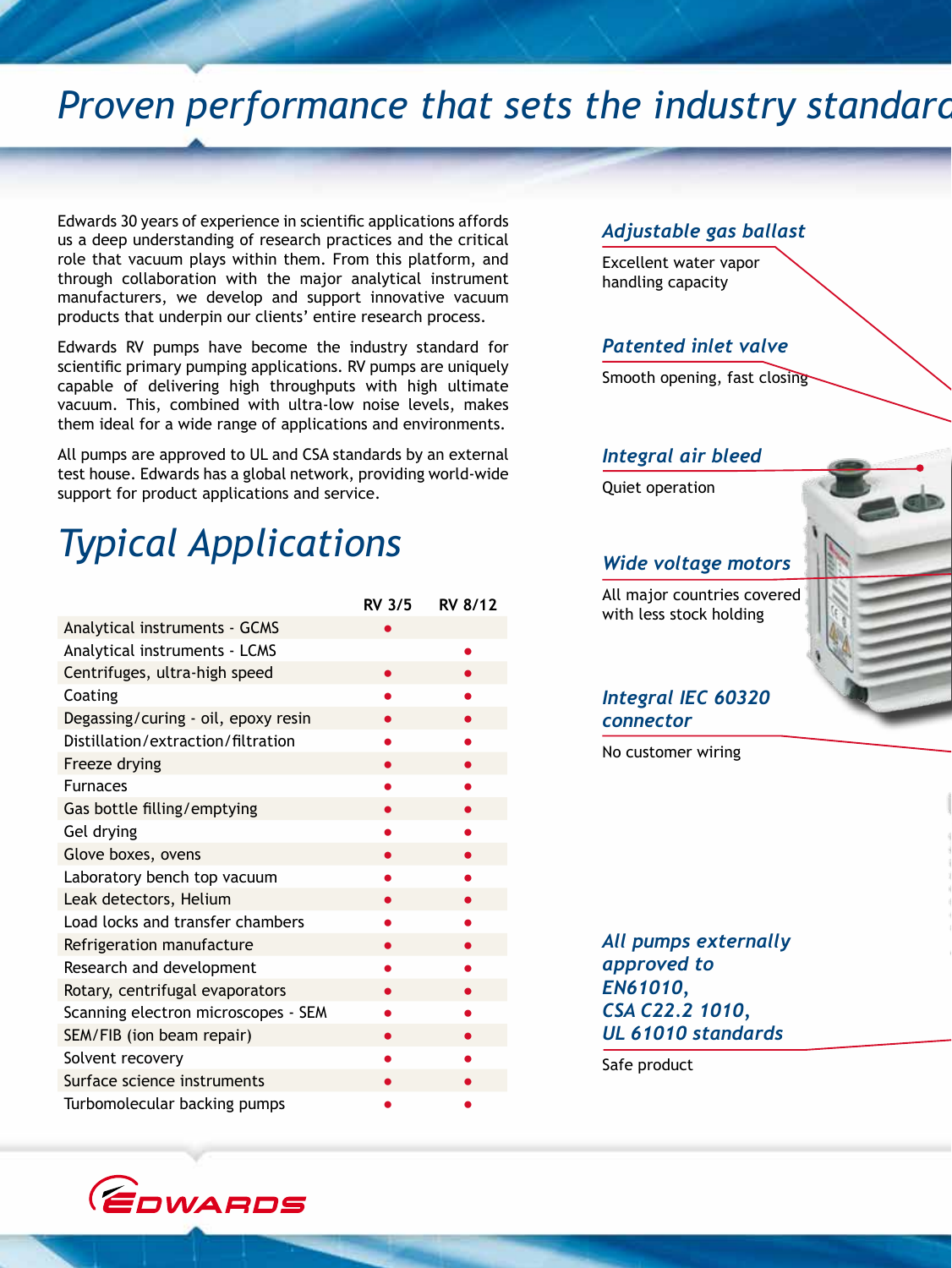

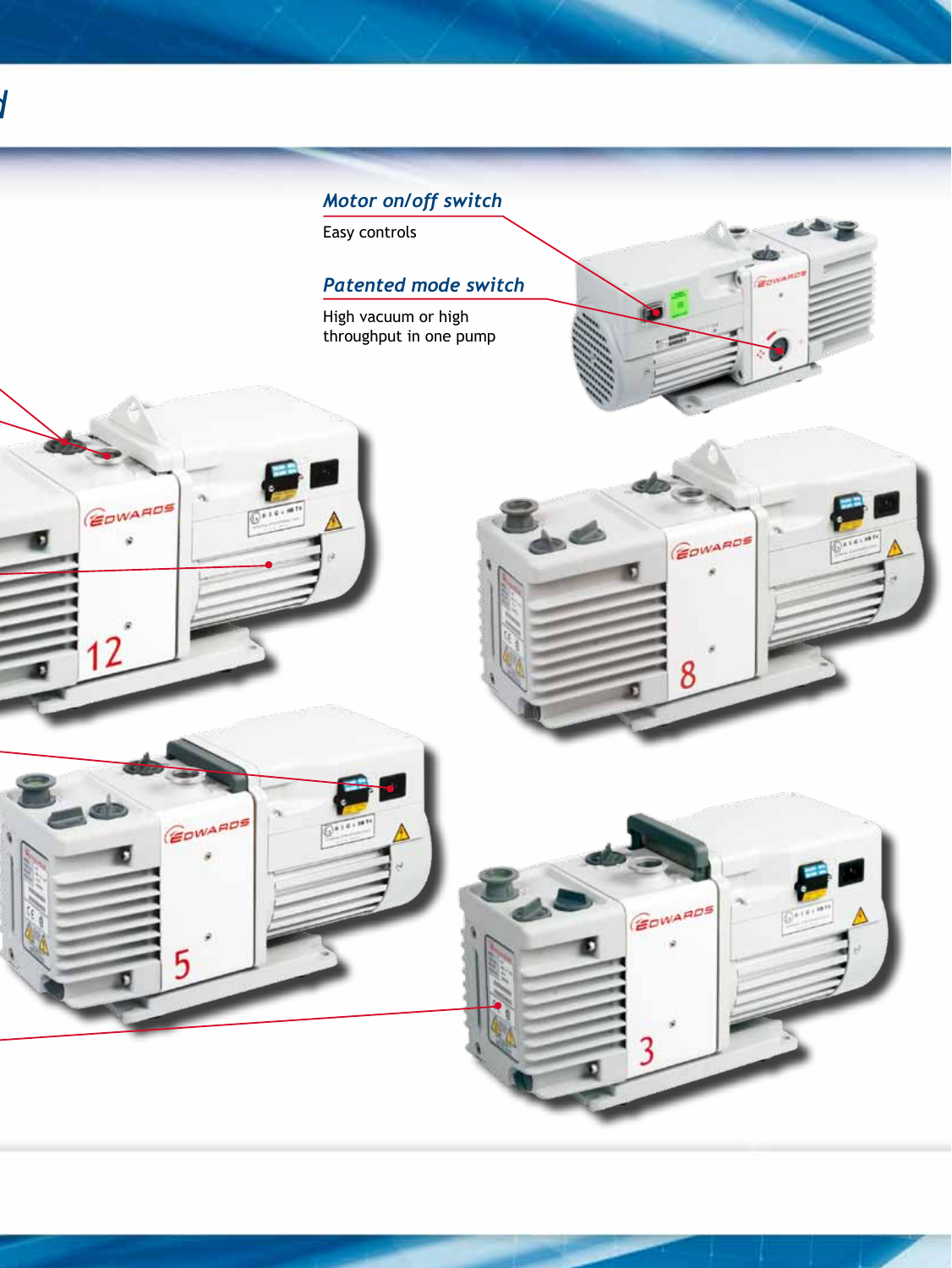## *Dimensions - mm*

|                 | А   | B   |     | D   | F.  | F. |
|-----------------|-----|-----|-----|-----|-----|----|
| RV <sub>3</sub> | 430 | 158 | 225 | 156 | 111 | 29 |
| RV <sub>5</sub> | 430 | 158 | 225 | 156 | 111 | 29 |
| RV <sub>8</sub> | 470 | 158 | 225 | 196 | 111 | 35 |
| <b>RV12</b>     | 490 | 158 | 225 | 216 | 111 | 35 |

Note: Single phase pump diagram shown, 3 phase pumps look different but share the same dimensions



### *Specifications*

|                                 | Hz    | Units               | RV3                  | RV <sub>5</sub>      | RV8                  | <b>RV12</b>          |
|---------------------------------|-------|---------------------|----------------------|----------------------|----------------------|----------------------|
| <b>VACUUM DATA</b>              |       |                     |                      |                      |                      |                      |
| Peak pumping speed              | 60    | cfm                 | 2.3                  | 3.6                  | 5.9                  | 8.4                  |
|                                 | 50    | $m^3/h$             | 3.3                  | 5.1                  | 8.5                  | 12                   |
| Ultimate pressure (Total)       | 60    | <b>Torr</b>         | $1.5 \times 10^{-3}$ | $1.5 \times 10^{-3}$ | $1.5 \times 10^{-3}$ | $1.5 \times 10^{-3}$ |
|                                 | 50    | mbar                | $2.0 \times 10^{-3}$ | $2.0 \times 10^{-3}$ | $2.0 \times 10^{-3}$ | $2.0 \times 10^{-3}$ |
| Ultimate pressure GB I (Total)  | 50/60 | Torr                | $2.3 \times 10^{-2}$ | $2.3 \times 10^{-2}$ | $2.3 \times 10^{-2}$ | $2.3 \times 10^{-2}$ |
|                                 |       | mbar                | $3.0 \times 10^{-2}$ | $3.0 \times 10^{-2}$ | $3.0 \times 10^{-2}$ | $3.0 \times 10^{-2}$ |
| Ultimate pressure GB II (Total) | 50/60 | Torr                | $9.1 \times 10^{-2}$ | $9.1 \times 10^{-2}$ | $4.6 \times 10^{-2}$ | $9.1 \times 10^{-2}$ |
|                                 |       | mbar                | $1.2 \times 10^{-1}$ | $1.2 \times 10^{-1}$ | $6.0 \times 10^{-2}$ | $1.2 \times 10^{-1}$ |
| High throughput mode            | 50/60 | Torr                | $2.3 \times 10^{-2}$ | $2.3 \times 10^{-2}$ | $2.3 \times 10^{-2}$ | $2.3 \times 10^{-2}$ |
|                                 |       | mbar                | $3.0 \times 10^{-2}$ | $3.0 \times 10^{-2}$ | $3.0 \times 10^{-2}$ | $3.0 \times 10^{-2}$ |
| Water vapor tolerance           |       | Torr                | 60                   | 38                   | 38                   | 24                   |
|                                 |       | mbar                | 80                   | 50                   | 60                   | 32                   |
| Water vapor capacity - GB I     |       | g/h                 | 60                   | 60                   | 60                   | 60                   |
| Water vapor capacity - GB II    |       | g/h                 | 220                  | 220                  | 220                  | 290                  |
| <b>MOTOR DATA</b>               |       |                     |                      |                      |                      |                      |
| Motor rating 1 phase (nominal)  | 60    | W                   | 550                  | 550                  | 550                  | 550                  |
|                                 | 50    | W                   | 450                  | 450                  | 450                  | 450                  |
| Motor rating 3 phase            | 60    | W                   | 300                  | 300                  | 550                  | 550                  |
|                                 | 50    | W                   | 250                  | 250                  | 450                  | 450                  |
| Nominal rotation speed          | 60    | rpm                 | 1800                 | 1800                 | 1800                 | 1800                 |
|                                 | 50    | rpm                 | 1500                 | 1500                 | 1500                 | 1500                 |
| <b>PHYSICAL DATA</b>            |       |                     |                      |                      |                      |                      |
| Weight                          |       | lb                  | 55                   | 55                   | 61.6                 | 63.8                 |
|                                 |       | kg                  | 25                   | 25                   | 28                   | 29                   |
| Oil capacity                    |       | liters              | 0.7                  | 0.7                  | 0.75                 | $\mathbf{1}$         |
| Oil type (Ultragrade)           |       |                     | 19                   | 19                   | 19                   | 19                   |
| Inlet flange                    |       |                     | <b>NW25</b>          | <b>NW25</b>          | <b>NW25</b>          | <b>NW25</b>          |
| Exhaust flange                  |       |                     | <b>NW25</b>          | <b>NW25</b>          | <b>NW25</b>          | <b>NW25</b>          |
| Noise level                     | 50    | dBA                 | 48                   | 48                   | 48                   | 48                   |
| Operating temperature range     |       | $^\circ \mathsf{C}$ | 12 to 40             | 12 to 40             | 12 to 40             | 12 to 40             |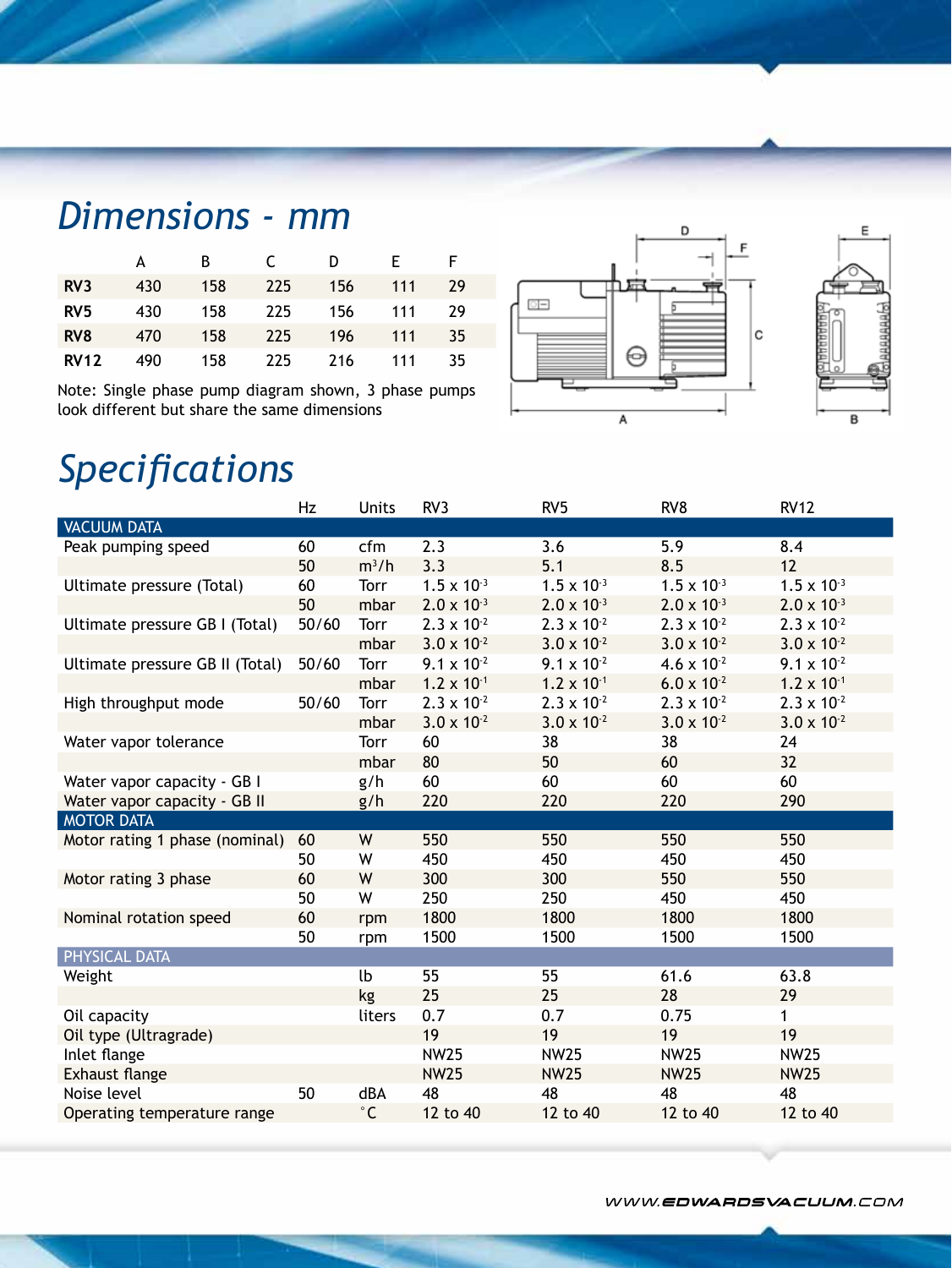# *Ordering information*

|                 | Product description                                    | Order No.      | Order No.      |
|-----------------|--------------------------------------------------------|----------------|----------------|
|                 |                                                        | Ultragrade Oil | PFPE prepared* |
| RV3             | 115/230V, 50/60Hz set to<br>230V                       | A65201903      | A65209903      |
|                 | 100/200V, 50/60Hz                                      | A65201904      | A65209904      |
|                 | 200-220v/380-415V, 50Hz<br>200-230/460V, 60Hz, 3 phase | A65201905      | A65209905      |
|                 | 115/230V, 50/60Hz set to<br><b>115V</b>                | A65201906      | A65209906      |
| RV <sub>5</sub> | 115/230V, 50/60Hz set to<br>230V                       | A65301903      | A65309903      |
|                 | 100/200V, 50/60Hz                                      | A65301904      | A65309904      |
|                 | 200-220v/380-415V, 50Hz<br>200-230/460V, 60Hz, 3 phase | A65301905      | A65309905      |
|                 | 115/230V, 50/60Hz set to<br><b>115V</b>                | A65301906      | A65309906      |
| RV <sub>8</sub> | 115/230V, 50/60Hz set to<br>230V                       | A65401903      | A65409903      |
|                 | 100/200V, 50/60Hz                                      | A65401904      | A65409904      |
|                 | 200-220v/380-415V, 50Hz<br>200-230/460V, 60Hz, 3 phase | A65401905      | A65409905      |
|                 | 115/230V, 50/60Hz set to<br><b>115V</b>                | A65401906      | A65409906      |
| <b>RV12</b>     | 115/230V, 50/60Hz set to<br>230V                       | A65501903      | A65509903      |
|                 | 100/200V, 50/60Hz                                      | A65501904      | A65509904      |
|                 | 200-220v/380-415V, 50Hz<br>200-230/460V, 60Hz, 3 phase | A65501905      | A65509905      |
|                 | 115/230V, 50/60Hz set to<br>115V                       | A65501906      | A65509906      |

*ATEX pumps also available - see Edwards product catalogue*

*Pumps are supplied with initial charge of Ultragrade oil*

*\*PFPE fluid not included*

|                            | <b>FIGULL UESCHIPLION</b>                   | UIUEI IIU. |
|----------------------------|---------------------------------------------|------------|
|                            |                                             |            |
| Cord sets                  | UK, three pin plug                          | A50505000  |
|                            | North European plug                         | A50506000  |
|                            | North American plug                         | A50507000  |
|                            | No plug                                     | A50508000  |
| Oil                        | Ultragrade 19, 1 liter<br>bottle            | H11025015  |
|                            | Fomblin YVAC 06/6 1kg<br>$(532 \text{ ml})$ | H11301019  |
| Inlet accessories          | Foreline trap - FL20K                       | A13305000  |
| <b>Outlet accessories</b>  | Oil mist filter - EMF10                     | A46226000  |
|                            | Oil mist filter - EMF20                     | A46229000  |
| Oil return kits            | Clean application (no<br>gas ballast)       | A50420000  |
|                            | Adjustable gas ballast                      | A50523000  |
| <b>Vibration isolators</b> |                                             | A24801404  |
| Spares kits                | Clean and overhaul kit                      | A65201131  |

Product description Order No.

### *Accessories*



WWW.EDWARDSVACUUM.COM